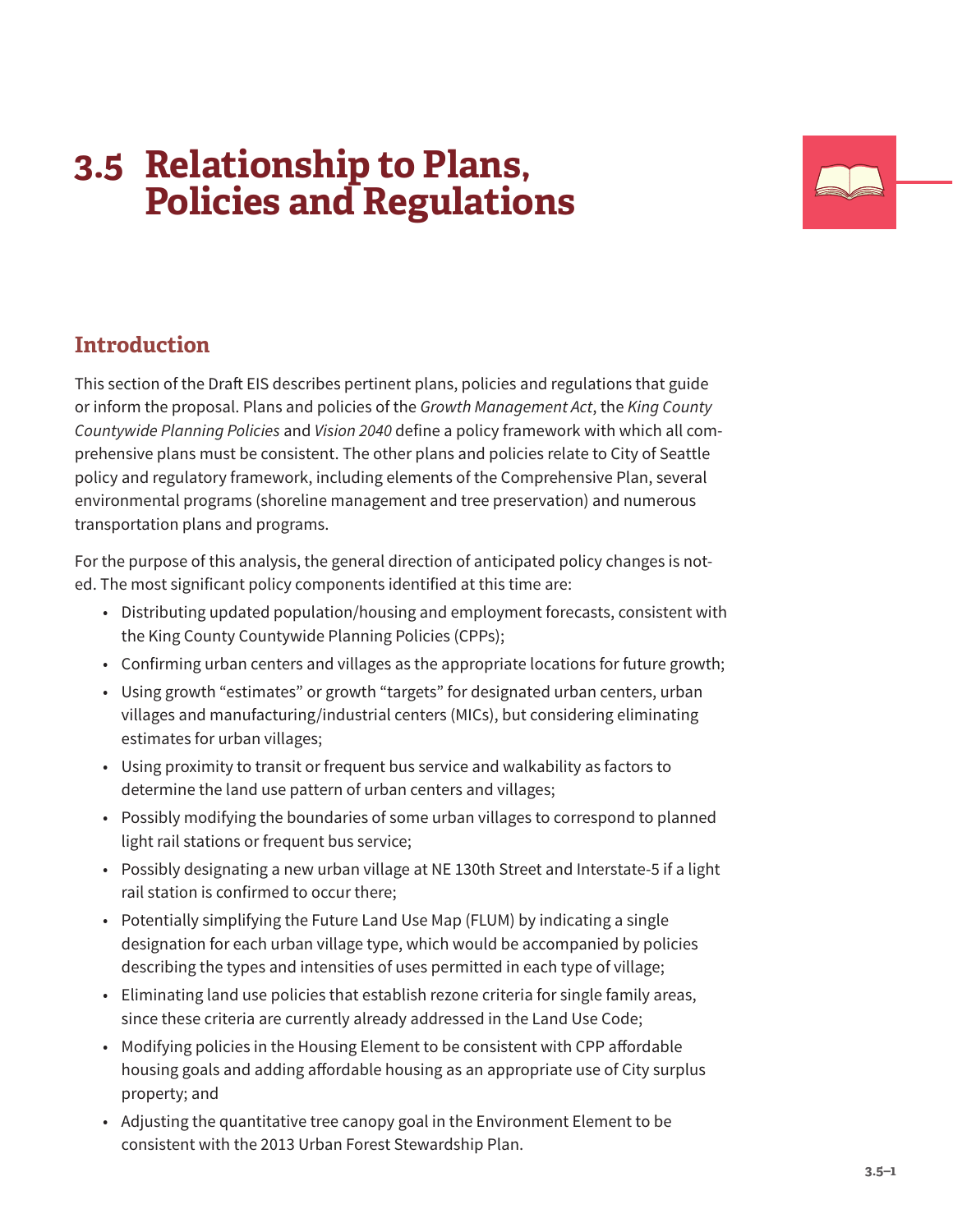FACT SHEET 1. SUMMARY 2. ALTERNATIVES **3. ANALYSIS** 4. REFERENCES APPENDICES

Seattle Comprehensive Plan Update **Draft EIS** May 4, 2015

#### **3.5 Relationship to Plans & Policies**

The evaluation also considers the relationship of the alternatives to the major state and regional policies that influence the Comprehensive Plan Update—the *Growth Management Act*, *Vision 2040* and the *King County Countywide Planning Policies*—and selected other plans and policy documents.

# **Growth Management Act**

### **SUMMARY**

The Growth Management Act (GMA) establishes policies and procedures intended to manage growth and protect environmental resources. The state's most populous cities and counties must adopt, and periodically update, comprehensive plans that embody state-wide planning goals and adopt development regulations to implement their plans. The planning goals address the following: locating urban and rural growth appropriately; reducing sprawl outside urban areas; adequate multi-modal transportation systems; housing that is affordable to all economic segments of the population; economic development; protecting private property rights; fair and timely permit processing; maintaining resource-based industries; retaining open space and developing parks and recreation facilities; conserving fish and wildlife habitat and protecting the environment; encouraging citizen participation in planning; providing and coordinating adequate facilities and services with growth; and preserving lands with cultural, historic and archaeological significance.

Local plans must contain specific chapters, referred to as elements, that address land use, housing, capital facilities, utilities, transportation, economic development and parks and recreation.<sup>1</sup> Level of service standards must also be established for transportation and may be established for other services. Important infrastructure must be provided concurrent with development, to ensure that growth and local infrastructure systems are synchronized. Plan elements must be internally consistent and must be implemented by development regulations.

Seattle's current plan update is mandated by the GMA statute, and it includes evaluation of new population forecasts prepared by the Washington Office of Financial Management (OFM). OFM's twenty-year county-level population forecast, which is allocated to individual cities through a regional decision-making process, provides an important basis for local comprehensive planning (see the discussion of the Countywide Planning Policies below). Plans and development regulations must provide sufficient land capacity to accommodate the twenty-year forecasts. Cities in King County are required to prepare buildable lands reports to demonstrate that sufficient capacity exists.

<sup>1</sup> The requirement for economic development and parks and recreation elements is null and void until sufficient funding to cover local government costs is appropriated (WAC 365-196).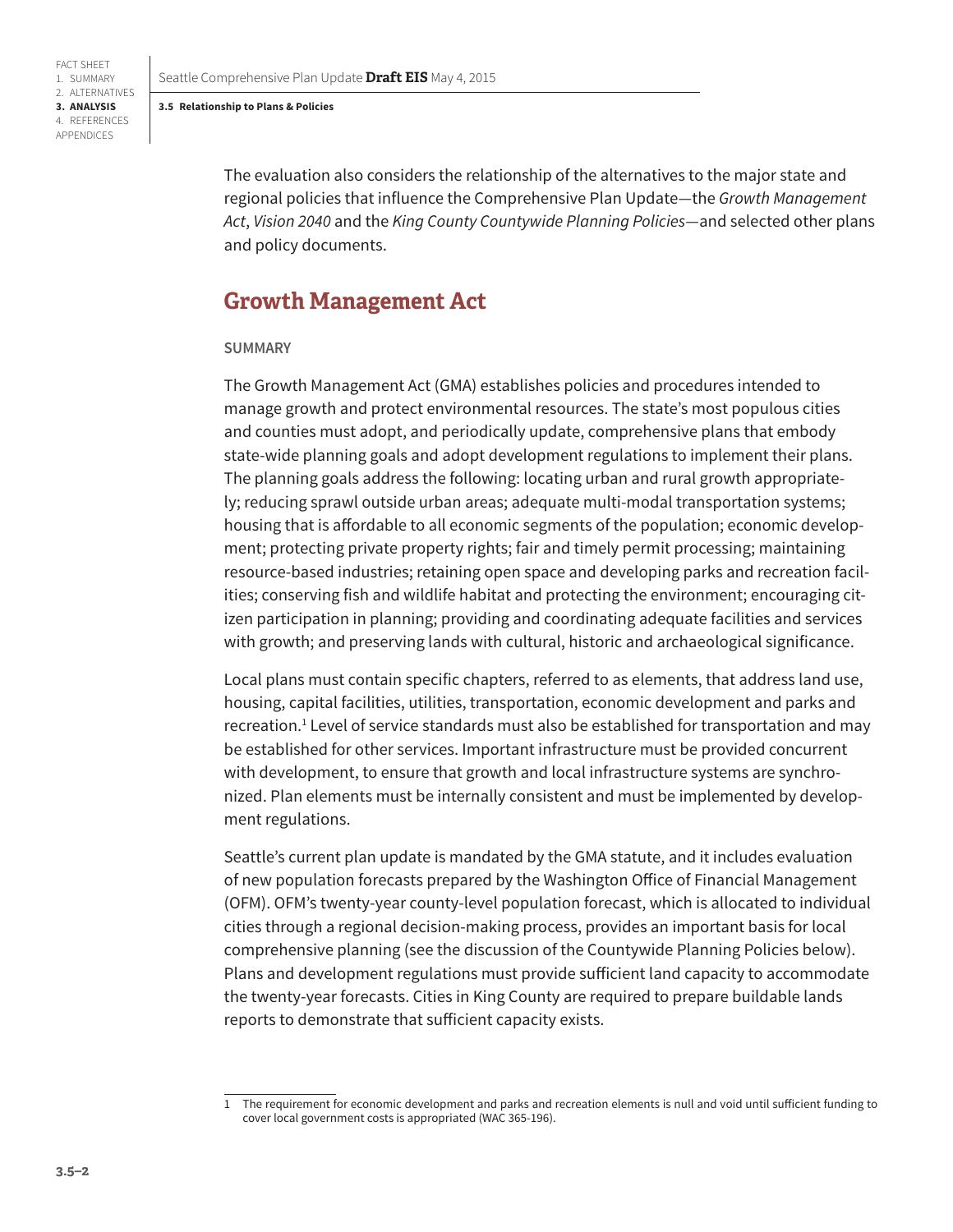FACT SHEET 1. SUMMARY 2. ALTERNATIVES **3. ANALYSIS** 4. REFERENCES APPENDICES

#### **DISCUSSION**

Seattle adopted its Comprehensive Plan complying with the GMA in 1994 and it has been amended periodically since that time. The plan contains the elements required by the GMA and the City has adopted land use and environment regulations (SMC Titles 23 and 25) that implement the plan. The Draft EIS alternatives each accommodate the 2035 growth targets and examine different ways the City could distribute its 2035 forecast growth with varying degrees of concentration and dispersal. All alternatives, however, emphasize locating the majority of growth within designated urban centers and urban villages. Focusing growth within urban areas in this manner is consistent with GMA policies that seek to prevent sprawl and preserve rural areas and resource lands. Based on an updated buildable lands analysis (City of Seattle 2014), all alternatives have sufficient zoned vacant and redevelopable land to accommodate the twenty-year population and job forecasts without rezoning.

# **Vision 2040**

### **SUMMARY**

*Vision 2040*, adopted by the Puget Sound Regional Council (PSRC), contains a strategy and framework for managing growth in the four-county Puget Sound region. The regional growth strategy is to focus a significant portion of the region's future population and job growth in centers, which are compact, mixed-use, pedestrian-oriented areas developed at higher densities. "Regional growth centers" and "manufacturing/industrial centers (MICs)" are designated in *Vision 2040* as the major focal points for population and employment growth; only employment growth is expected in the MICs. Regional centers correspond to the urban centers that Seattle's Comprehensive Plan designates. Cities may also identify other internal subareas that they will plan for population and/or job growth.

*Vision 2040* also contains Multicounty Planning Policies (MPPs), which are required by the GMA and provide some direction for the Countywide Planning Policies, which are discussed below. MPP-DP-3 requires the inclusion of local employment and housing targets, including targets for each Regional Growth Center. Periodic updates to the King County Countywide Planning Policies are used to adopt new housing and employment growth targets for all cities in the county.

### **DISCUSSION**

The Comprehensive Plan's urban village strategy is consistent with *Vision 2040*'s regional growth strategy. All of the growth alternatives considered in this EIS assume significant concentrations of housing and job growth in the designated urban centers, a strategy that is promoted in *Vision 2040*. Seattle is planning to accommodate the majority of its projected growth within identified urban centers, urban villages and MICs. This basic strategy is the foundation of the Comprehensive Plan's growth strategy and is embodied in all EIS alternatives.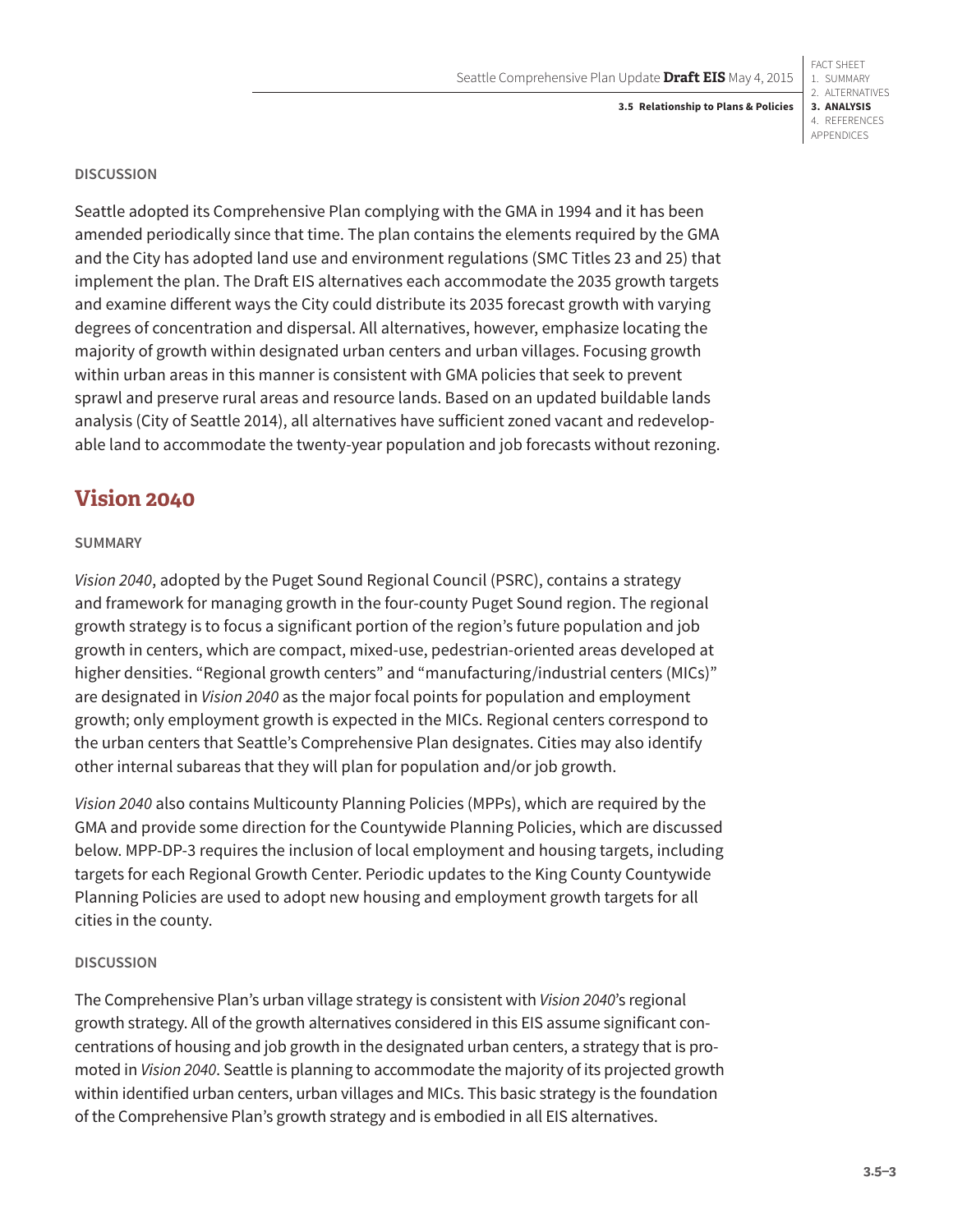FACT SHEET 1. SUMMARY 2. ALTERNATIVES **3. ANALYSIS** 4. REFERENCES APPENDICES

Seattle Comprehensive Plan Update **Draft EIS** May 4, 2015

#### **3.5 Relationship to Plans & Policies**

# **King County Countywide Planning Policies**

#### **SUMMARY**

The King County Countywide Planning Policies provide a GMA-mandated framework that all cities in the county must follow when they prepare or update their comprehensive plans. Key policy elements of the CPPs for cities include Urban Centers, Housing, Economy, Transportation and Public Facilities. The CPPs also establish housing and employment growth targets for each city. Seattle's 2015–2035 growth targets (as proportioned and extended by the City) are 70,000 housing units and 115,000 jobs. The CPP's require that housing and employment growth be concentrated in designated centers. Comprehensive plans must adopt maps and growth targets for each urban center and MIC. The CPPs also establish percentage goals for affordable housing, by income categories, which cities should strive to achieve.

### **DISCUSSION**

The City is planning to accommodate the CPP housing and growth targets, and the majority of this growth is being planned to occur within urban centers, urban villages and MICs that have been designated pursuant to *Vision 2040* and the CPPs. The Comprehensive Plan Update would include quantitative targets for designated urban centers and MICs. However, the City may consider some changes to existing Comprehensive Plan's policy direction and terminology for urban village planning estimates, which are discussed further below.

Existing Housing Element policies establish the number of housing units the City will accommodate over the twenty-year planning period (HG1) and goals for various categories of affordable housing (H30). These policies will be revised to remain current with City policy positions. To provide additional opportunities to create affordable housing and achieve the CPP goals, the City may also consider identifying affordable housing as an appropriate use of City surplus land. These changes would be consistent with the GMA, CPP and Comprehensive Plan goals of providing housing affordable to all segments of the population.

# **Seattle Comprehensive Plan**

The following discussion is focused on selected goals and policies in the Urban Village Element and Land Use Element of the Comprehensive Plan. Policy issues embodied in the Draft EIS alternatives relate primarily to variations in the location, amount and pattern of citywide growth, and these variations are the focus of the analysis.

**URBAN VILLAGE STRATEGY AND DISTRIBUTION OF GROWTH**

#### **Summary**

The urban village strategy is the foundation of the Comprehensive Plan and shapes the planned pattern of future growth in the City. Four categories of urban villages are identified: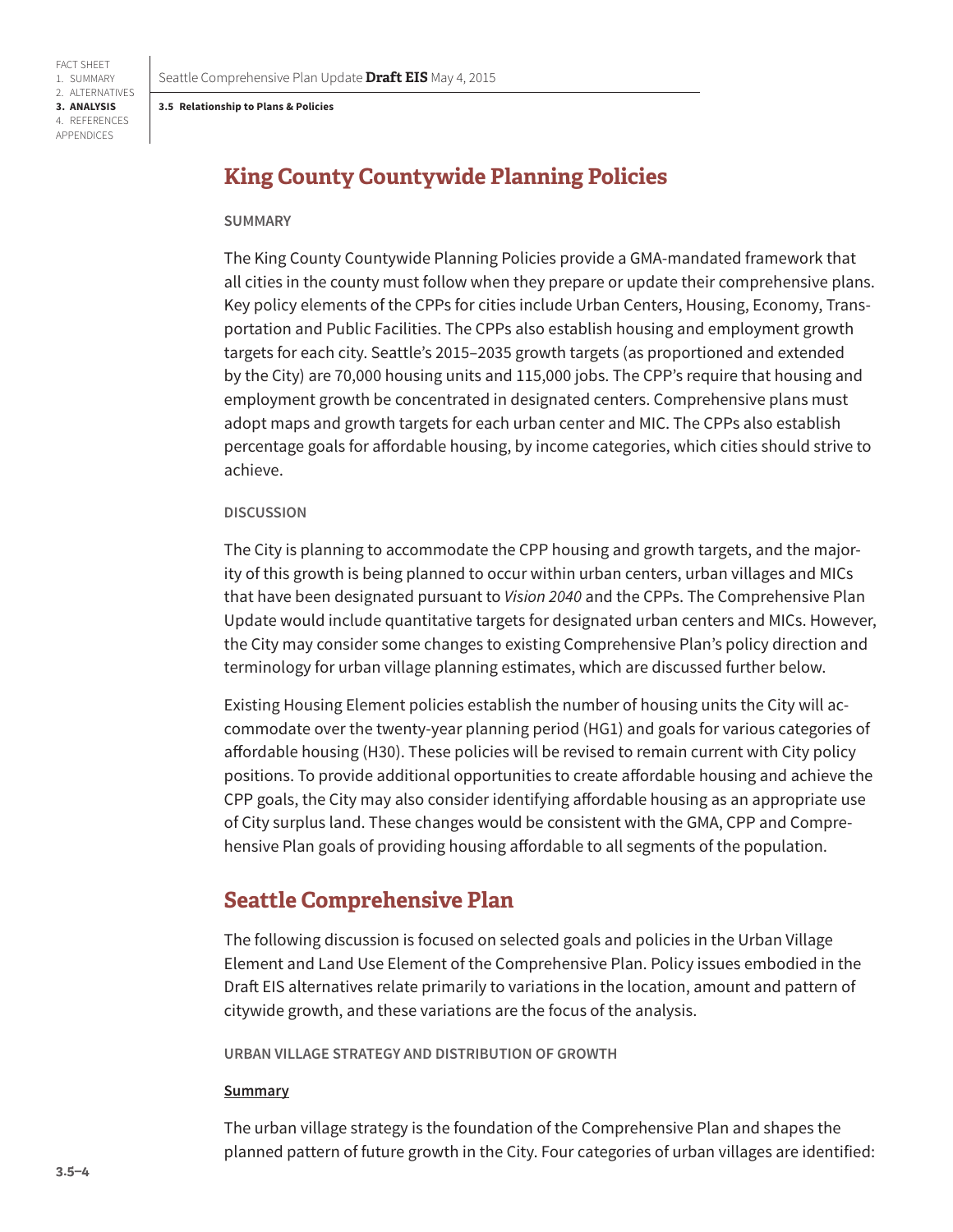FACT SHEET 1. SUMMARY 2. ALTERNATIVES **3. ANALYSIS** 4. REFERENCES APPENDICES

urban centers, manufacturing/industrial centers, hub urban villages and residential urban villages. Each type has a different function and character and is defined in terms of varying relative amounts and intensity of growth, and different mixes of land uses.

Existing Comprehensive Plan goals and policies direct the greatest proportion of future growth to urban centers and urban villages, with the greatest proportion going to designated urban centers (UVG4, UVG31). The current Plan establishes the distribution of 2004–2024 growth among urban centers, urban villages and MICs and to locations outside these sub-areas (UVG32). Growth targets are established for each individual center (UVG34), based on criteria relating to regional and City expectations for centers, zoning and land capacity, existing conditions, access to transit, density goals, infrastructure plans and other factors (UV41). The amount of growth occurring outside villages and centers is intended to be limited, both to preserve existing character and to help focus growth within the centers (UVG36). The growth targets are intended to be used as a tool to help future planning for these areas (UV40).

# **Discussion**

All Comprehensive Plan Update Draft EIS alternatives would maintain consistency with the broad objectives of the Comprehensive Plan by continuing and reinforcing the City's preferred urban village growth strategy, which accommodates the majority of anticipated housing and employment growth in designated urban centers, urban villages and manufacturing/industrial centers. The alternatives examine the effects of focusing different relative amounts of growth within urban centers, but all would be consistent with the existing urban village strategy.

The Update will result in decisions about the distribution of growth and targets for urban centers.

Also, the existing policies that adopt and/or distribute targets (UVG32 and UVG34) would be revised to reflect new targets for the 2015–2035 period.

All Draft EIS alternatives are based on a citywide growth target for 2035—70,000 housing units and 115,000 jobs—and all alternatives have sufficient zoned capacity to accommodate the expected growth distribution without rezoning. Consistent with the adopted Urban Village Strategy, all Draft EIS alternatives would allocate the largest proportion of growth to urban centers. Alternative 1 approximates the current plan's proportion of growth that is allocated to urban centers (42 percent of housing and 61 percent of jobs) and to hub and residential urban villages combined (35 percent of housing and 12 percent of jobs), while Alternative 2 would focus the greatest proportion of 2035 growth within urban centers (66 percent of housing and 72 percent of jobs). Alternatives 3 and 4, respectively, would distribute larger relative proportions of growth to hub and residential urban villages—38 to 46 percent of housing and 15 to 22 percent of jobs—compared to Alternative 1. The wider distribution in alternatives 3 and 4 is intended to examine the effects of locating more housing and jobs within a 10-minute walk of light rail transit stations and frequent bus service.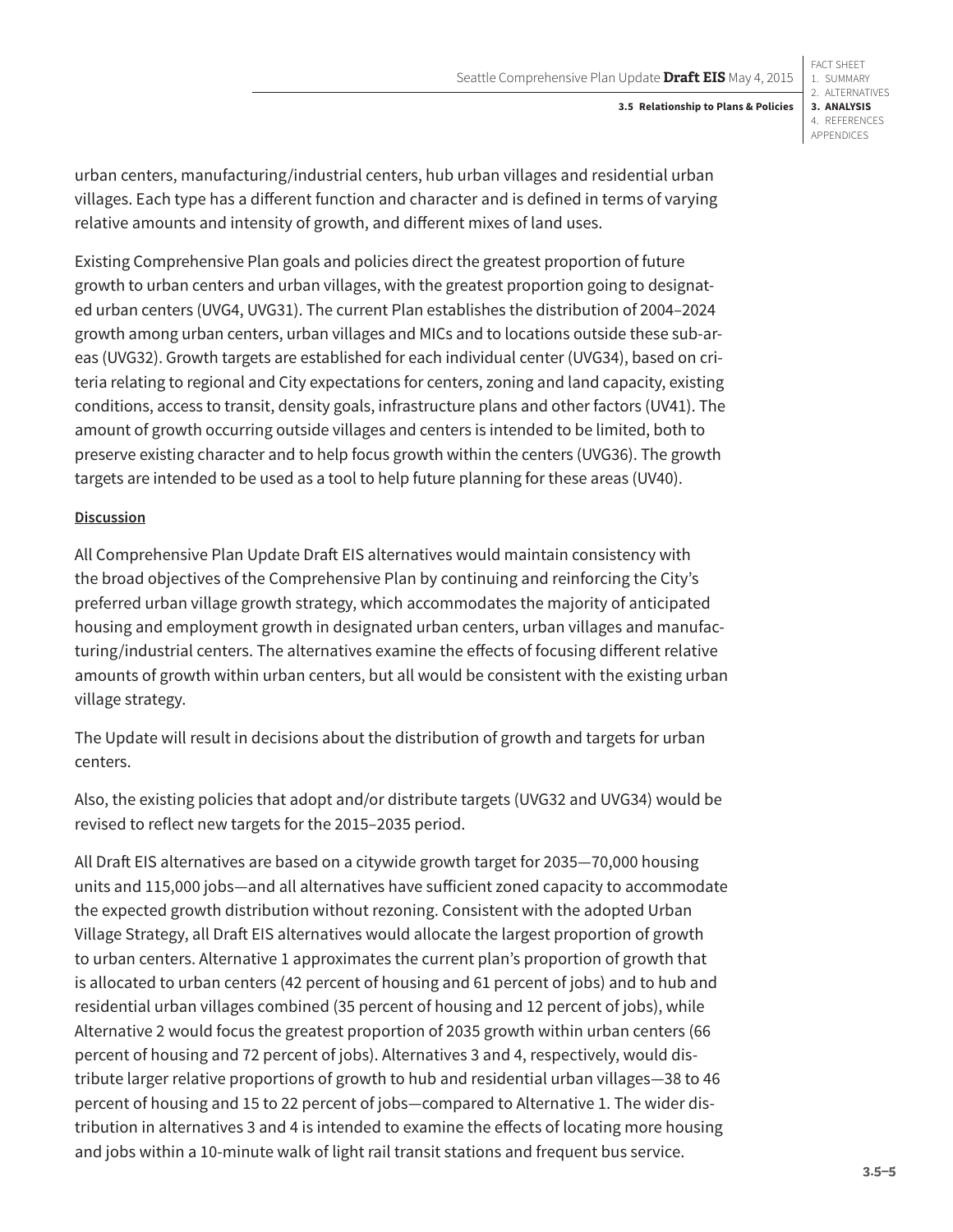FACT SHEET 1. SUMMARY 2. ALTERNATIVES **3. ANALYSIS** 4. REFERENCES APPENDICES

> Industrial activities would locate within designated MICs under all alternatives, consistent with UVG23. No changes to the existing boundaries of MICs are anticipated. Based on updated land capacity estimates, both MICs have sufficient capacity to accommodate the 2035 planning estimates without rezoning.

The amount of growth occurring outside urban villages also varies by Draft EIS alternative, from a high of 23 percent of housing and jobs under Alternative 1 (current plan/No Action) to a low of 6 percent of housing and 7 percent of jobs under Alternative 4. Any of the Draft EIS alternatives would be consistent with the intent of UV7 and UV38, but there is a policy choice for decision-makers relating to the amount of growth that is desired to occur outside of urban centers and urban villages.

The City may consider modifying the terminology and methodology it uses to distribute growth to its centers. The term "planning estimates" may be used in the plan in place of "targets," to help emphasize the fact that the housing and job numbers allocated to individual centers are for planning purposes only, do not have a regulatory effect and do not establish a ceiling or a floor for future growth. This use of growth allocations is consistent with the description in UV40. No functional difference is inherent in the use of the term "estimate" in place of "target."

While *Vision 2040* and the CPPs require that cities adopt "growth targets" for urban centers and MICs, no such requirement applies to the City's locally designated urban villages. The City may even consider discontinuing the use of numerical targets for individual hub and residential urban villages. The precise methodology and benchmarks that would be used to gauge the performance of urban villages in place of numerical growth estimates has not yet been determined. The City currently monitors growth within centers and villages; this monitoring would continue and would enable the City to identify any locations where growth is occurring faster or more slowly than anticipated in capital facility plans and to ensure that infrastructure is coordinated with growth.

### **DESIGNATION OF URBAN VILLAGES**

#### **Summary**

The Comprehensive Plan contains policies that guide the designation of urban villages. Criteria address natural conditions, land supply, existing and planned public service and infrastructure capacity, access to transportation and other factors that are conducive to the growth of intensively developed, pedestrian-oriented mixed-use areas over time (UV5). Village boundaries should be clearly defined and used to help focus growth (UV6). The size of residential urban villages may vary with local conditions and residents within the village should be within walking distance of services (UV33). Villages may achieve the desired characteristics and infrastructure over time (UV34).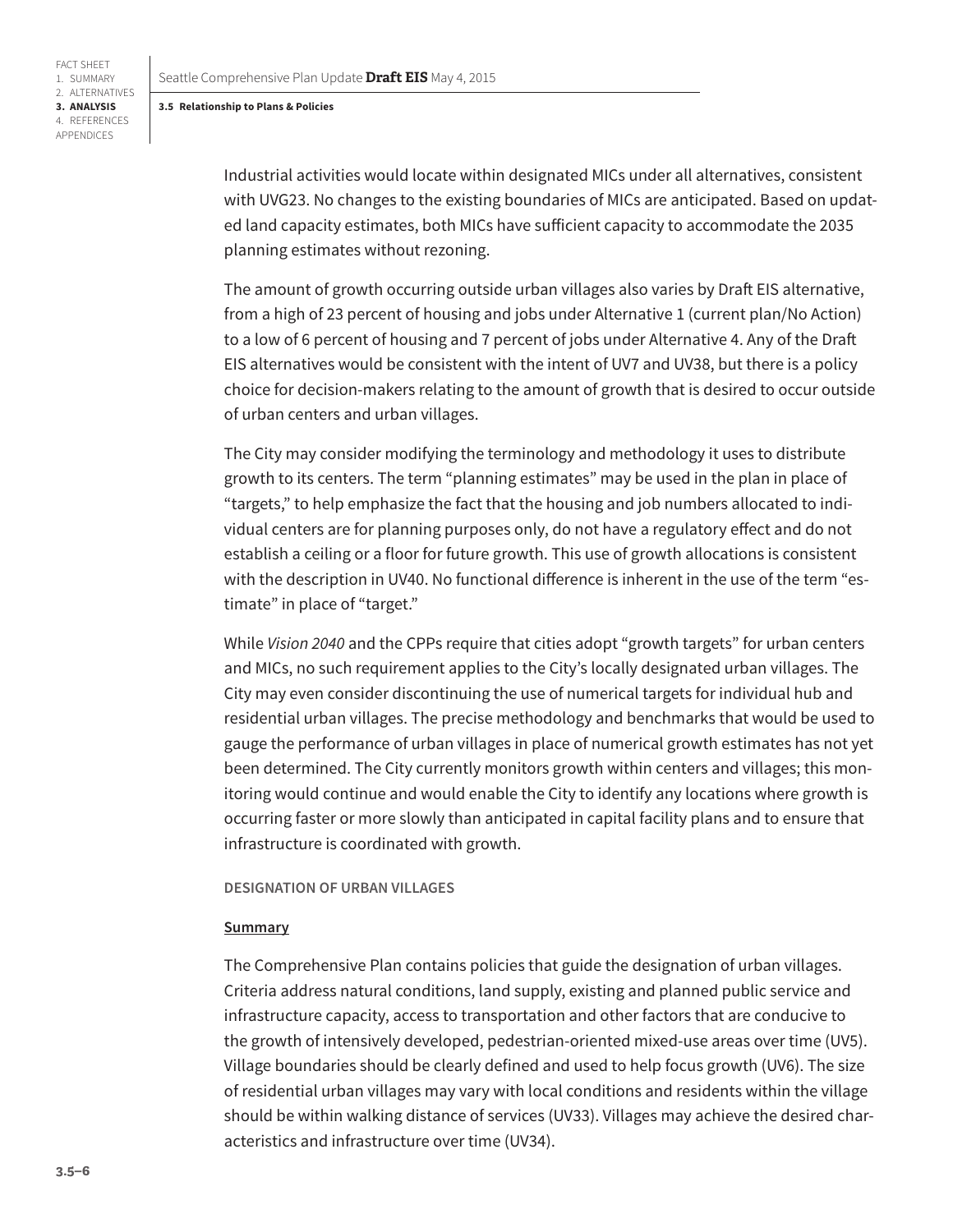# **Discussion**

The current boundaries of urban centers and urban villages would not change under Alternative 1 (No Action) or Alternative 2. However, some boundary changes could occur under alternatives 3 or 4, to further the objective of focusing growth within a 10-minute walk of existing or planned light rail stations or frequent bus service. New and modified village boundaries, shown in Figure 2–11 through Figure 2–16 for discussion purposes, could occur at several locations, including at 130th/I-5, where a new residential urban village is being considered to correspond to a possible future light rail station location. UV32 would be modified to reflect any newly designated urban villages. Boundaries shown on Figure 2–11 through Figure 2–16 are conceptual at this time; they will be refined through further planning. To the extent that the 130th/I-5 area does not currently reflect all desired characteristics of an urban village, it would be planned to transition to a more compact, mixed-use pedestrian area over time. This planned transition would be consistent with UV34.

# **LAND USE ELEMENT**

# **Summary**

Most policies in the Land Use Element of the Comprehensive Plan provide direction for the development of particular land uses, and these policies cannot be evaluated meaningfully in the context of the current proposal, which is broad in scope and geographic extent. However, some general citywide Land Use policies do provide direction regarding the desired location and form of growth, and also speak to designations used on the Comprehensive Plan's Future Land Use Map. The FLUM designations are intended to describe broad categories of land uses (LU1) and to require map amendments only when the functions of large areas are changed (LU2). Policies call for adoption of rezone evaluation criteria to guide decisions about land use (LU3), and general policies are provided for each category of land use (e.g., commercial). Specific criteria are included, however, for upzones of single-family zoned land (LU59).

# **Discussion**

A change in the designations used on the Future Land Use Map for urban villages is being considered. A single designation could be applied to each type of urban village, which would be accompanied by policies describing the types and intensity of uses intended for each type of village. While the current Comprehensive Plan's policies broadly address the desired overall character of each type of urban village, they do not clearly describe the desired mix of uses or density. The potential change in map designations would be consistent with the intent of policies LU1 (use broad categories of land uses on the map) and LU2 (require map changes only when the functions of large areas change). The change in designation could reduce the need for Comprehensive Plan amendments to permit changes in land use within urban villages when proposals are consistent with the mix of uses and densities identified for the particular type of village.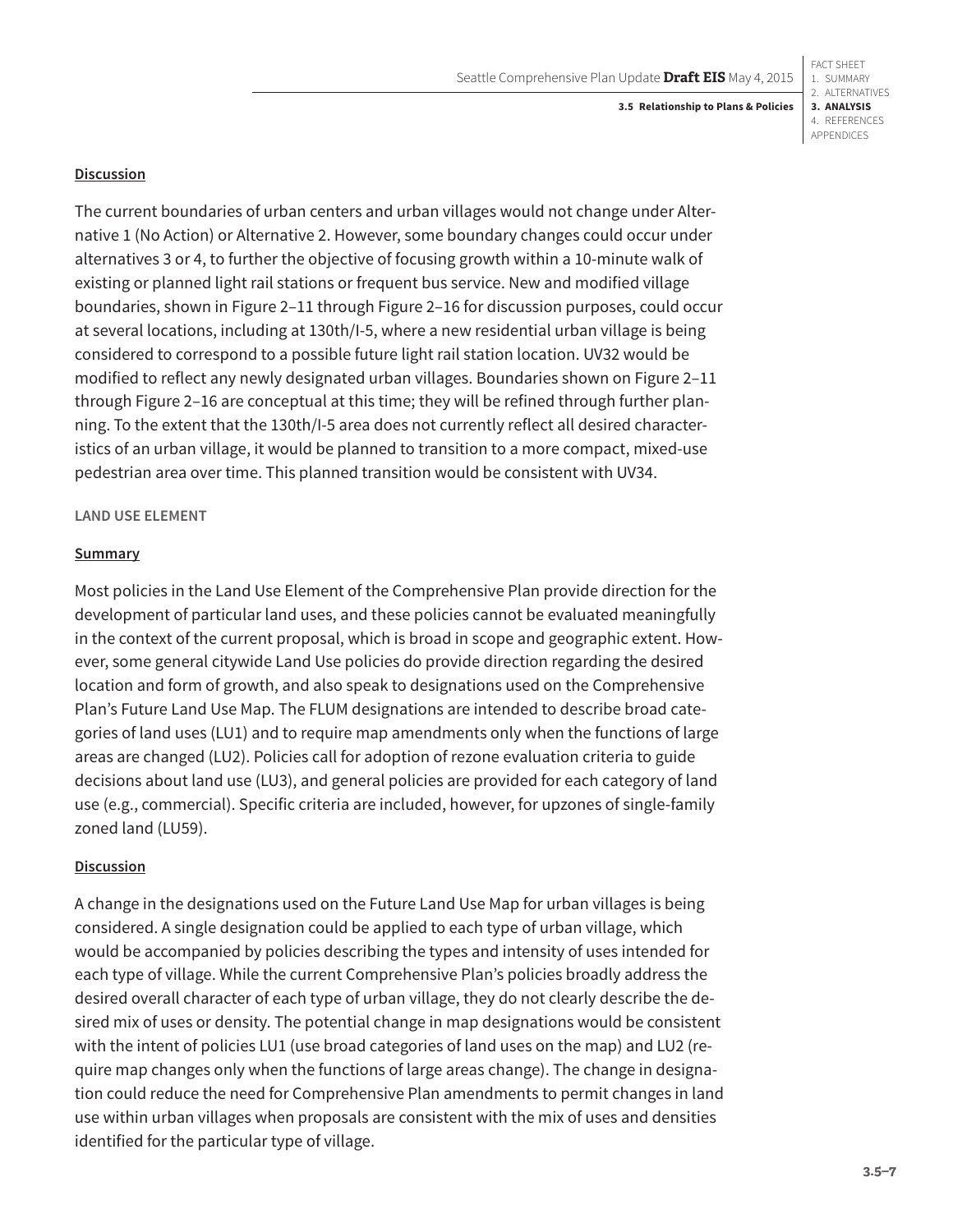Seattle Comprehensive Plan Update **Draft EIS** May 4, 2015

#### **3.5 Relationship to Plans & Policies**

FACT SHEET 1. SUMMARY 2. ALTERNATIVES **3. ANALYSIS** 4. REFERENCES APPENDICES

> LU59 and LU 60 contain detailed criteria for upzones of single-family land, and this is the only land use category for which criteria are provided in the Comprehensive Plan. Elimination of these policies is being considered, since it is more detailed and regulatory than is typical or necessary for a Comprehensive Plan, and because it essentially duplicates criteria that are currently included in the Land Use Code (SMC 23.34.008, 23.34.010). Rezone criteria are addressed sufficiently in the Land Use Code, and elimination of the redundant Comprehensive Plan would be consistent with LU3.

# **Shoreline Master Program**

### **SUMMARY**

The Seattle Shoreline Master Program (SMP) is composed of the Seattle Shoreline Master Program Regulations, the Shoreline Goals and Policies in the Seattle Comprehensive Plan, the Shoreline Restoration and Enhancement Plan required by WAC 173-26-201(2)(f) and Chapter 25.09 regulations for Environmental Critical Areas. Updating the SMP is a state mandated requirement under the State of Washington's Shoreline Management Act (SMA), created by citizen referendum in 1972. The SMA establishes policy goals for the management of shorelines, and the state's SMP guidelines establish the requirements on how to achieve the policy goals, with flexibility to acknowledge local concerns and conditions. The SMA establishes three major policy goals for SMPs:

- *Preferred Shoreline Uses*: The SMA establishes a preference for uses that are wateroriented and that are appropriate for the environmental context (such as port facilities, shoreline recreational uses, and water-dependent businesses). Singlefamily residences are also identified as a preferred use when developed in a manner consistent with protection of the natural environment.
- *Environmental Protection*: The SMA requires protections for shoreline natural resources, including "… the land and its vegetation and wildlife, and the water of the state and their aquatic life …" to ensure no net loss of ecological function. No net loss of ecological functions means that the existing condition of shoreline ecological functions should not deteriorate due to development allowed in the Shoreline District. The existing condition or baseline is documented in the shoreline inventory and characterization report.
- *Public Access*: The SMA promotes public access to shorelines, including view protection by mandating inclusion of a public access element in local SMPs and requiring provisions to ensure that new development maintains public access features. The goal of the update process is to improve Seattle's SMP to both comply with the new SMA guidelines developed by the Washington State Department of Ecology (Ecology) in 2003 and better implement the people of Seattle's vision for Seattle's shorelines.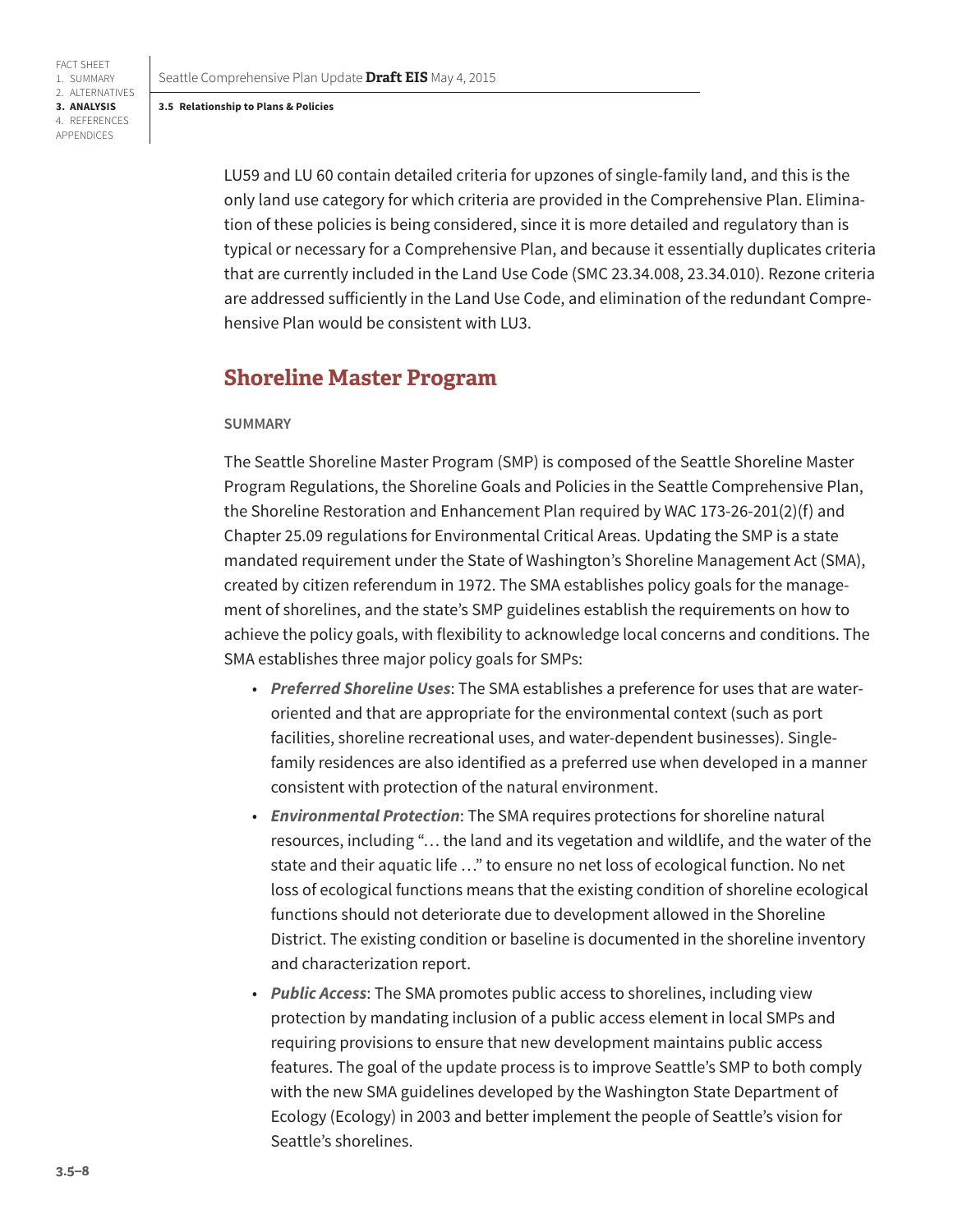#### 1. SUMMARY 2. ALTERNATIVES **3. ANALYSIS** 4. REFERENCES APPENDICES **3.5 Relationship to Plans & Policies**

FACT SHEET

The amendments and adoption of the SMP must follow a public process that includes notice and public hearings and approval by the Department of Ecology before they become effective.

The Shoreline District includes all "shorelines of the state," which includes marine water bodies, lakes of 20 acres or larger, streams and rivers with a flow greater than 20 twenty cubic feet per second, uplands extending 200 feet from the ordinary high water mark of waters of the state ("shorelands") and wetlands and floodplains that are "associated" with waters of the state. Seattle adopted its updated SMP in January 2013 and submitted its SMP to Ecology for review. In April 2015, the City adopted additional amendments to policies and regulations to respond to Ecology's comments. Final Ecology approval is pending as of this writing.

# **DISCUSSION**

Seattle water bodies that are subject to the SMA and the City's SMP include Puget Sound, Lake Washington, the Duwamish River, Lake Union, the Ship Canal and Green Lake, as well as associated wetlands. The SMP designates shoreline environments for these water bodies; permitted uses and development standards within each shoreline environment are regulated by the Land Use Code (SMC 23.60A), which establishes a shoreline overlay district.

Several designated urban centers and villages (Downtown and South Lake Union, for example) and both MICs are located adjacent to and within the Shoreline District. The SMP, including the standards of the shoreline overlay district, will apply to all future development that is proposed within waters of the state, adjacent shorelands and associated wetlands, and would mitigate the impacts of planned growth within affected areas under any EIS alternative. Over time, the SMP's Restoration and Enhancement Plan would also restore and improve degraded water bodies and ecological functions.

In areal terms, the largest extent of the City's shoreline resources are located adjacent to lower density residential areas and outside of designated urban villages. Under most EIS alternatives, a relatively small portion of future growth would be planned for these areas. Planned growth outside of urban centers and urban villages varies from a low of 6 percent for Alternative 4 to 12 or 13 percent for alternatives 2 and 3, respectively, compared to a high of 23 percent for Alternative 1 (No Action). EIS alternatives with more concentrated spatial patterns would also be less likely to indirectly result in dispersed shoreline development.

Considering each on its own terms and as a whole, each of the Draft EIS alternatives' growth distribution would be able to be accommodated in ways that would not likely generate significant adverse impacts to the Shoreline District, and would not conflict with the SMP. The most direct relationships to the Shoreline District could arise in relation to the varying amounts of employment growth directed toward MICs in the alternatives. Alternatives 2 and 3 would result in the greatest amounts of projected employment growth in the Greater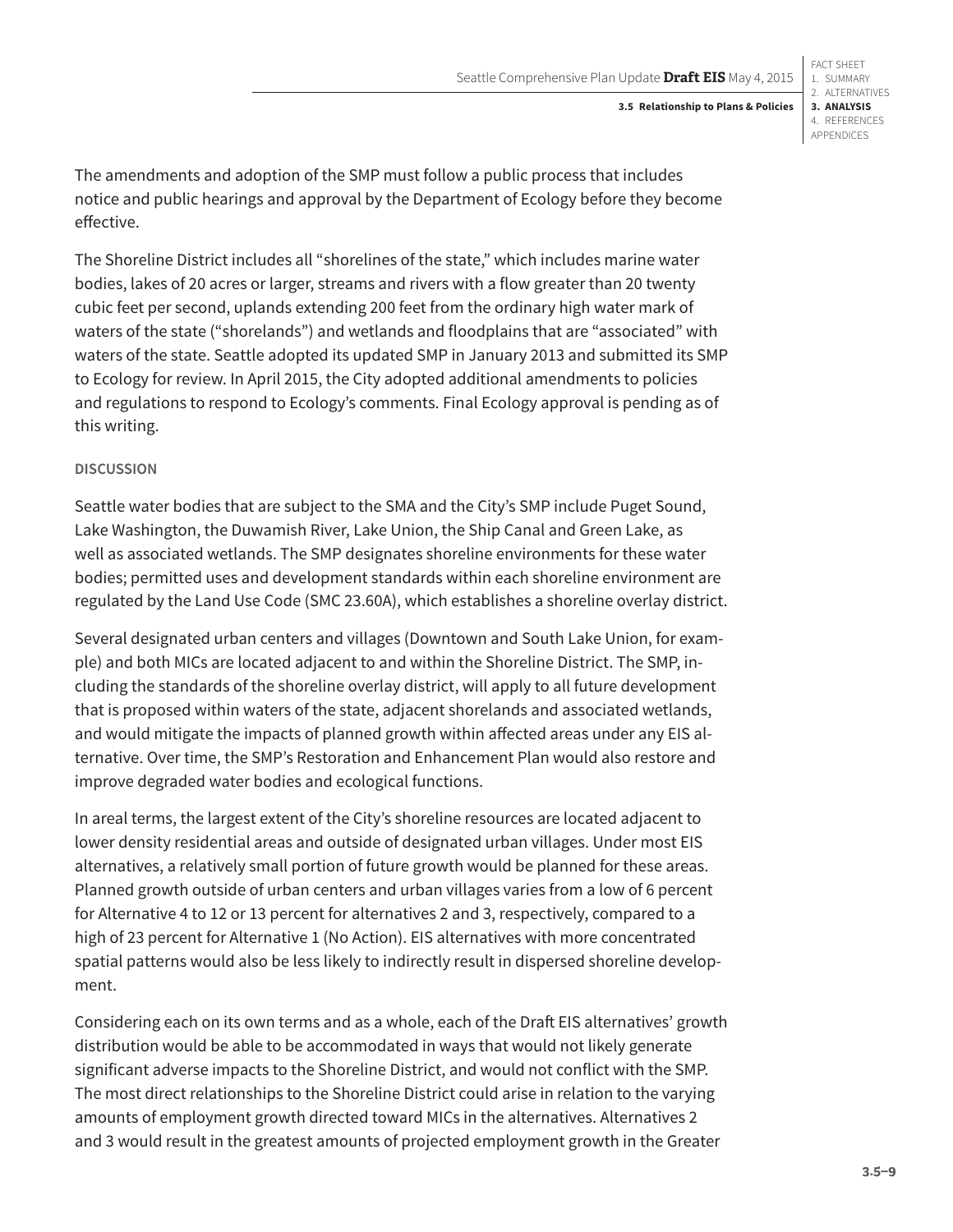Seattle Comprehensive Plan Update **Draft EIS** May 4, 2015

#### **3.5 Relationship to Plans & Policies**

FACT SHEET 1. SUMMARY 2. ALTERNATIVES **3. ANALYSIS** 4. REFERENCES APPENDICES

> Duwamish MIC, with 12,000 and 11,000 added jobs respectively; Alternative 1 has the lowest projected employment growth for this area, with 3,000 added jobs; and Alternative 4 is projected to add an intermediate amount of 6,000 jobs. Projected employment growth in the Ballard-Interbay-Northend MIC would be less than the Greater Duwamish, with 1,500 added jobs under Alternative 1, and 3,000 added jobs under the other alternatives.

> However, even these employment growth estimates only approximately address the actual potential for future related development in the Shoreline District, because much of the employment growth that might occur in the MICs would be most likely to occur outside of the Shoreline District. For example, industrial or industrial-commercial development could occur in many parts of the Greater Duwamish MIC while remaining outside of the Shoreline District. Future employment growth that occurs in MIC areas within the Shoreline District will be required to comport with City's SMP. It is also noted that Port of Seattle uses that operate in the Shoreline District could grow in the future, but would be expected to conduct its activities in ways that comport with the City's SMP.

# **Capital Improvement Program**

### **SUMMARY**

The six-year Capital Improvement Program (CIP) is a planning tool, required by state law, that is used to coordinate capital investment priorities and facility planning with the City's budget decisions and available revenues. The CIP itself is a list of projects that are programmed for construction within a six-year time period; the current CIP extends from 2014–2019. CIP planning is ongoing and iterative; the CIP is updated annually as part of the budget process to encompass a new six-year period and to reflect the realities of available revenues and shifting needs. Capital investment priorities are guided by citywide investment policies, which were established in Resolution 31203 (June 2010). Overall program funding decisions for the CIP are guided by policies in the City's Comprehensive Plan.

The functional plans of City departments, such as for transportation and public safety, the Comprehensive Plan's policies, and projects identified in neighborhood plans, are also used to establish departmental priorities. The CIP reflects the City's legislative decision about investments for the six-year period.

Projects selected for implementation are included in the 6-year CIP. Facilities are then planned and constructed based on the availability of funding; in effect, projects compete for available revenues. Fluctuating economic conditions and tax revenues, and revenue-raising limitations imposed by state law (such as property tax limits) affect the funds available for capital projects in any given year, which in turn affects the implementation schedule for individual projects.

The GMA also requires that the City use a twenty-year planning horizon for capital facilities to assess the adequacy and need for capital facilities to accommodate forecast growth. This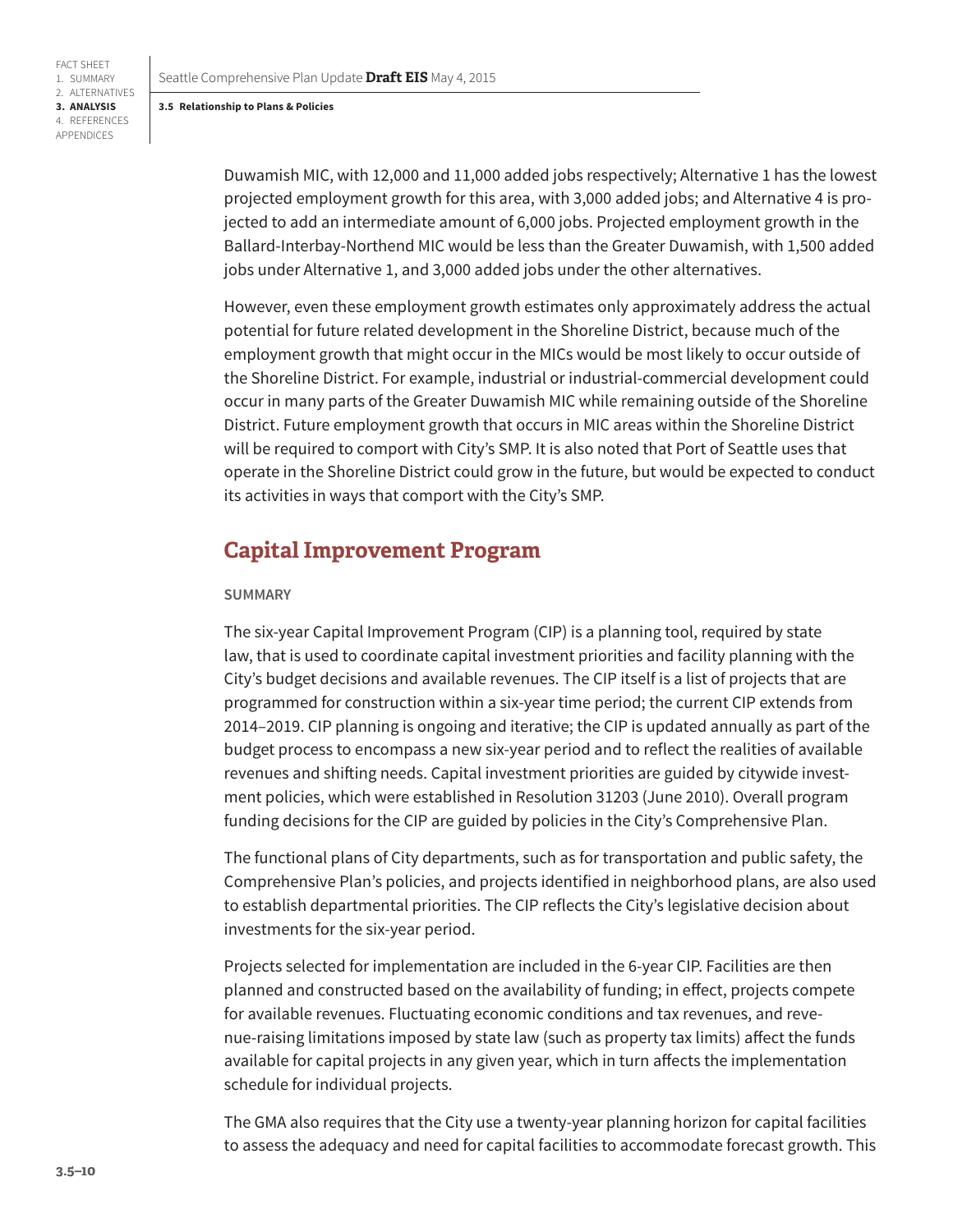FACT SHEET 1. SUMMARY 2. ALTERNATIVES **3. ANALYSIS** 4. REFERENCES APPENDICES

is intended to ensure that the Comprehensive Plan's land use element and the provision of essential infrastructure are coordinated.

# **DISCUSSION**

Comprehensive Plan policies and priorities regarding the provision and targeting of adequate facilities to urban villages are incorporated in the CIP decision-making processes. The GMA requires the CIP to include a six-year plan that will finance the capital facilities with projected funding capacities.

# **Urban Forest Stewardship Plan**

# **SUMMARY**

A 2007 study estimated that Seattle contains between 1.6 million and 3 million trees, and that canopy cover is approximately 23 percent. The Urban Forest Stewardship Plan (UFSP), adopted in 2013, is based on the principles that trees are a shared community resource, part of the natural urban ecology and provide important environmental and social functions. In addition to beauty, shade and views, the urban forest reduces energy use, sequesters carbon and reduces air pollution, all of which also save money. The UFSP's goals include developing an ethic of stewardship; replacing and enhancing urban forest functions and benefits when trees are lost and achieving a net increase in urban forest functions and benefits; enhancing tree cover to over 30 percent by 2037; removing invasive species and improving diversity. Priority actions identified to achieve the plan's goals include: preserving and maintaining existing trees; restoring and planting new trees; and developing a program of engagement and education to increase awareness of the value and proper care of trees. Regulation of trees on private property is also part of the overall strategy to achieve the UFSP's goals, and the City has adopted tree preservation and replacement requirements in the Land Use Code (SMC 25.11).

### **DISCUSSION**

The Urban Forest Stewardship Plan's goals and the implementing regulations in SMC 25.11 would apply to development that occurs under all EIS alternatives and would help to mitigate for the potential removal of trees and reduction of canopy cover with future development. In this respect, the growth patterns examined under all alternatives would be able to be implemented while remaining consistent with the UFSP's goals.

However, the location of future growth relative to existing canopy cover would also affect the degree of potential future environmental impacts. The following information is offered for general comparative purposes about potential overlap between future growth and areas with tree canopy. The City's Canopy Cover map (Seattle 2009) depicts percentage of canopy cover in City neighborhoods. As might be expected, tree cover tends to be lowest in the most intensively developed areas, which includes designated urban centers (e.g., Downtown,